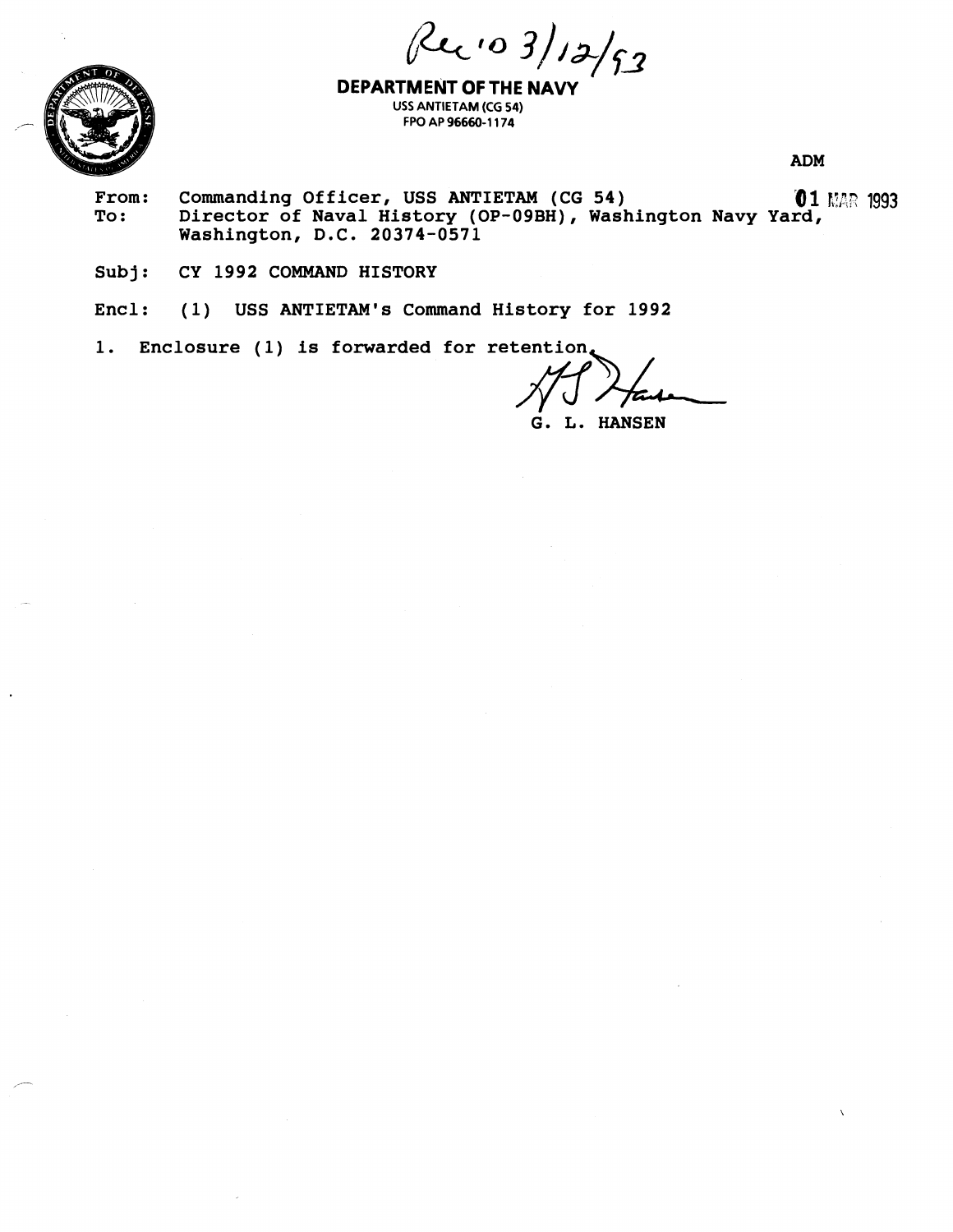# **Command History**

**for** 

# **USS ANTIETAM (CG 54)**

**1992**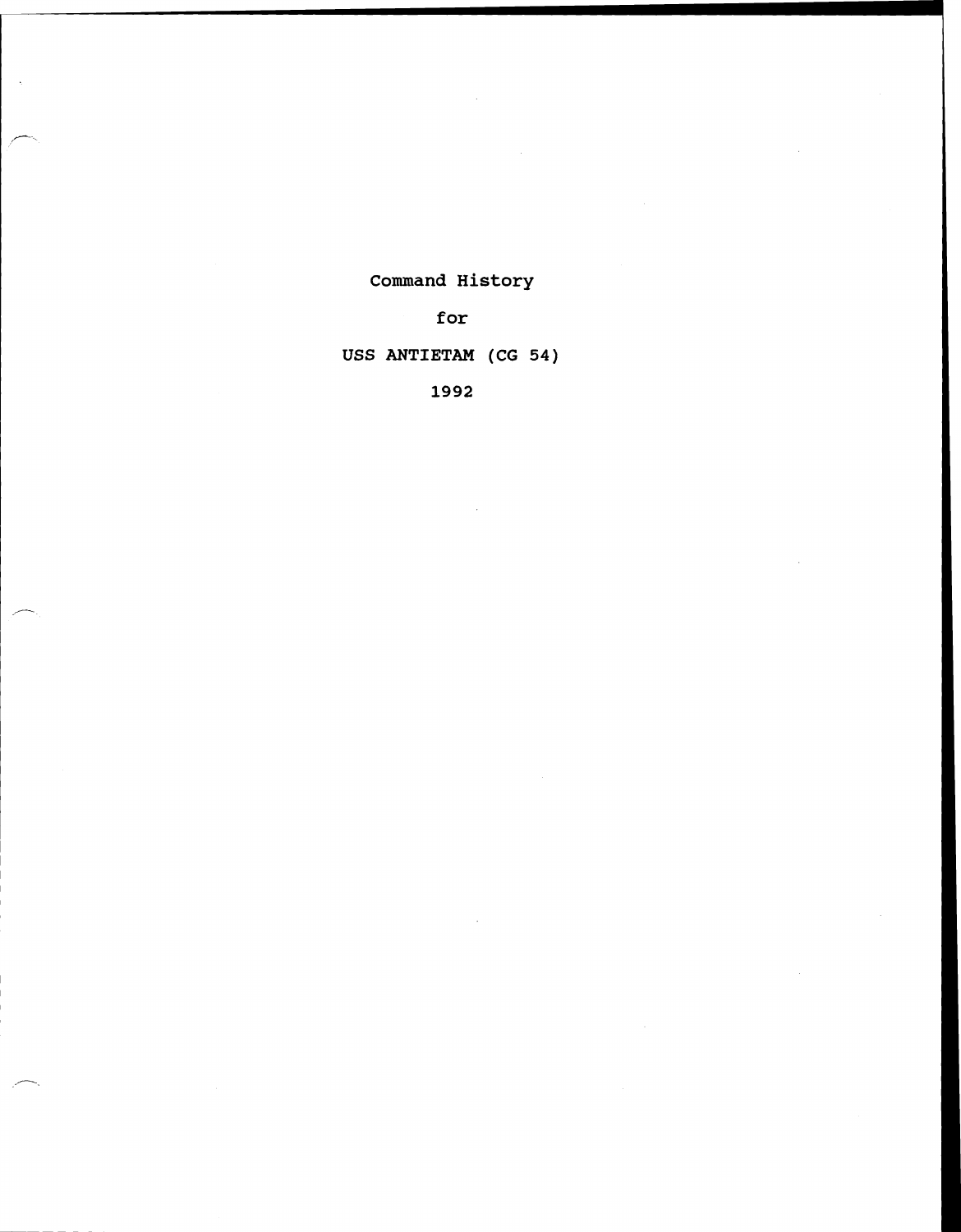### 1. COMMAND COMPOSITION AND ORGANIZATION

**MISSION: ANTI-AIR WARFARE ANTI-SURFACE WARFARE ANTI-SUBMARINE WARFARE STRIKE WARFARE** 

**Equipped with the AN/SPY-1A phased array radar, the AEGIS Combat System, and the MK41 Vertical Launch System firing the SM-2 Blk I1 missile, ANTIETAM is the Navy's Anti-Air Warfare (AAW) platform. These systems, combined with the AEGIS Display System, a vast array of communication systems including JTIDS Link 16, automatic status boards, and seventeen NTDS consoles, make her Command and Control capabilities second to none in supporting a Battle Group Warfare Commander. ANTIETAM is also equipped with the AN/SQS-53A sonar, AN/SQR-19 towed array sonar, and the LAMPS Mk I11 helicopter giving her unmatched ability to perform both long and short range Anti-**Submarine Warfare (ASW) prosecution. Two 5" 54 Caliber MK 45 guns **guided by the MK 86 Gun Fire Control System provide a powerful Anti-Surface Warfare (ASUW) threat and Naval Gun Fire Support capabilities. Finally, the combination of the Tomahawk and Harpoon Weapon Systems complete the ASUW suite and provide Strike Warfare capabilities allowing ANTIETAM to engage both land and sea targets**  "over the horizon" with deadly accuracy.

### 7 ~ **ORGANIZATIONAL STRUCTURE:**

**Commander-1n-Chief, U.S. Pacific Fleet** 

**Administrative** 

**Commander, Naval Surface Force, U.S. Pacific Fleet Commander, Naval Surface Group, Long Beach: JAN 92** - **APR 92 Commander, Cruiser/Destroyer Group Three: APR 92** - **DEC 92** 

**Operational** 

**Commander, Third Fleet Commander, Task Force Three Five Commander, Task Group Three Five Pt Eight Commander, Task Unit Three Five Pt Eight Pt Six** 

**Operational (Deplovedl** 

**Commander, Seventh Fleet Commander, Task Force Seven Five Commander, Task Group Seven Five Pt One**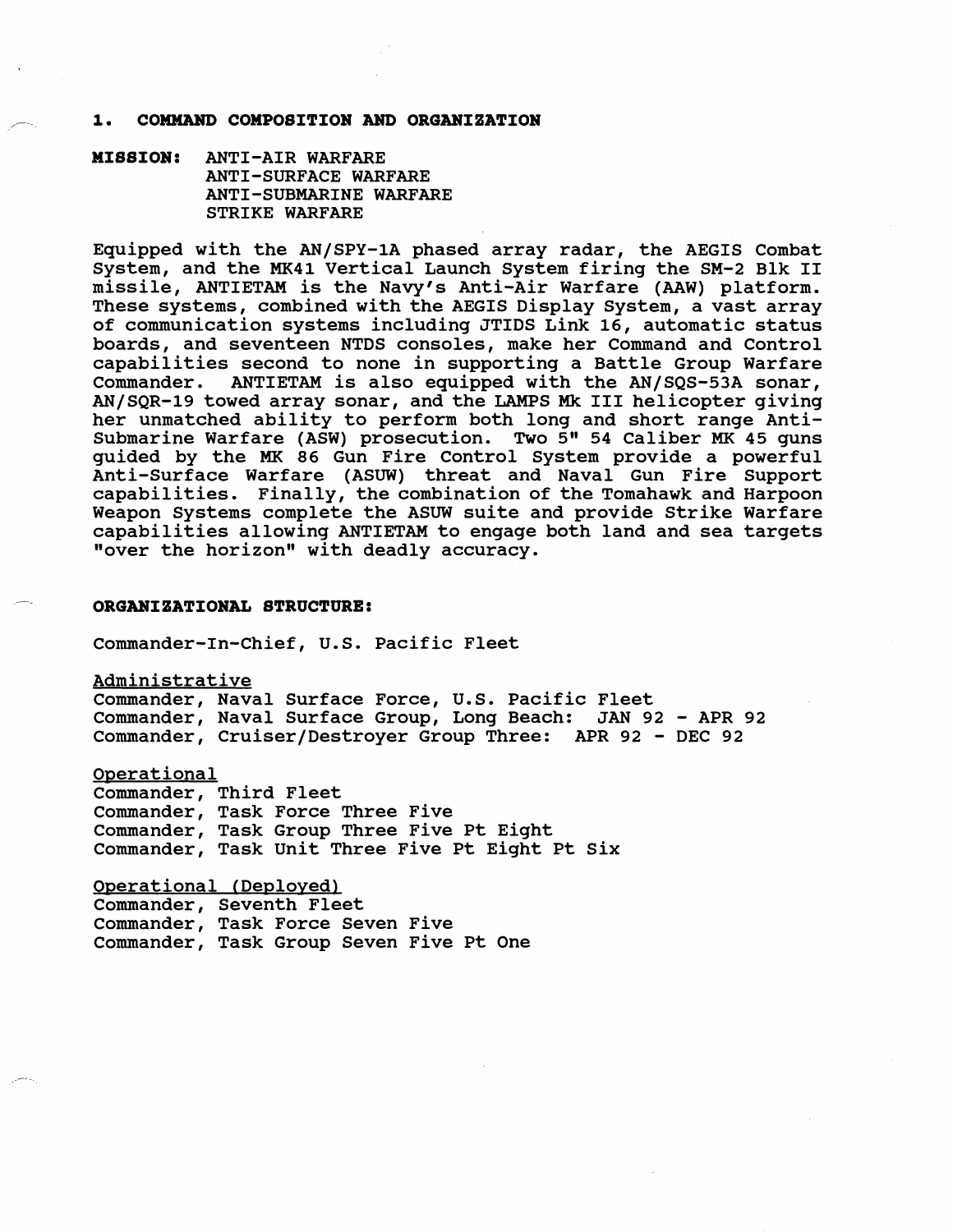**As of 31 December 1992** 

**Commanding Officer CAPT Gregory L. Hansen** 

**Executive Officer CDR Mark E. Kosnik** 

**Engineering Officer LCDR** 

**Combat Systems Officer LCDR** 

**Operations Officer LCDR** 

**Supply Officer LCDR** 

**Weapons Officer LT** 

**Homeport: Long Beach, CA** 

**Aircraft Assigned: HSL 45 Det 9 Officer In Charge: LCDR Aircraft: Two SH-60B Seahawk Helicopters Inclusive Dates: JAN 31** - **JUL 31**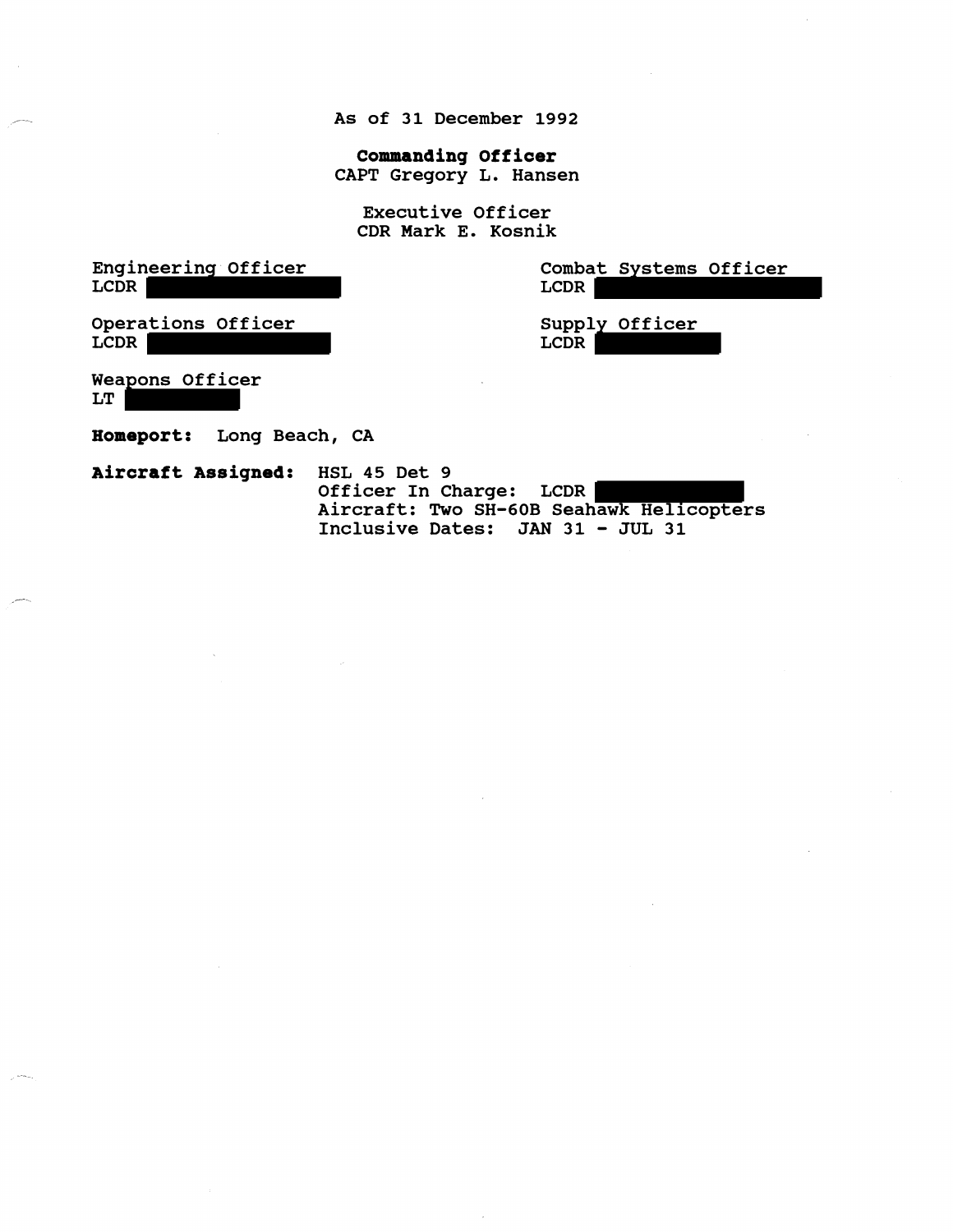### Commanding Officer

Executive Officer

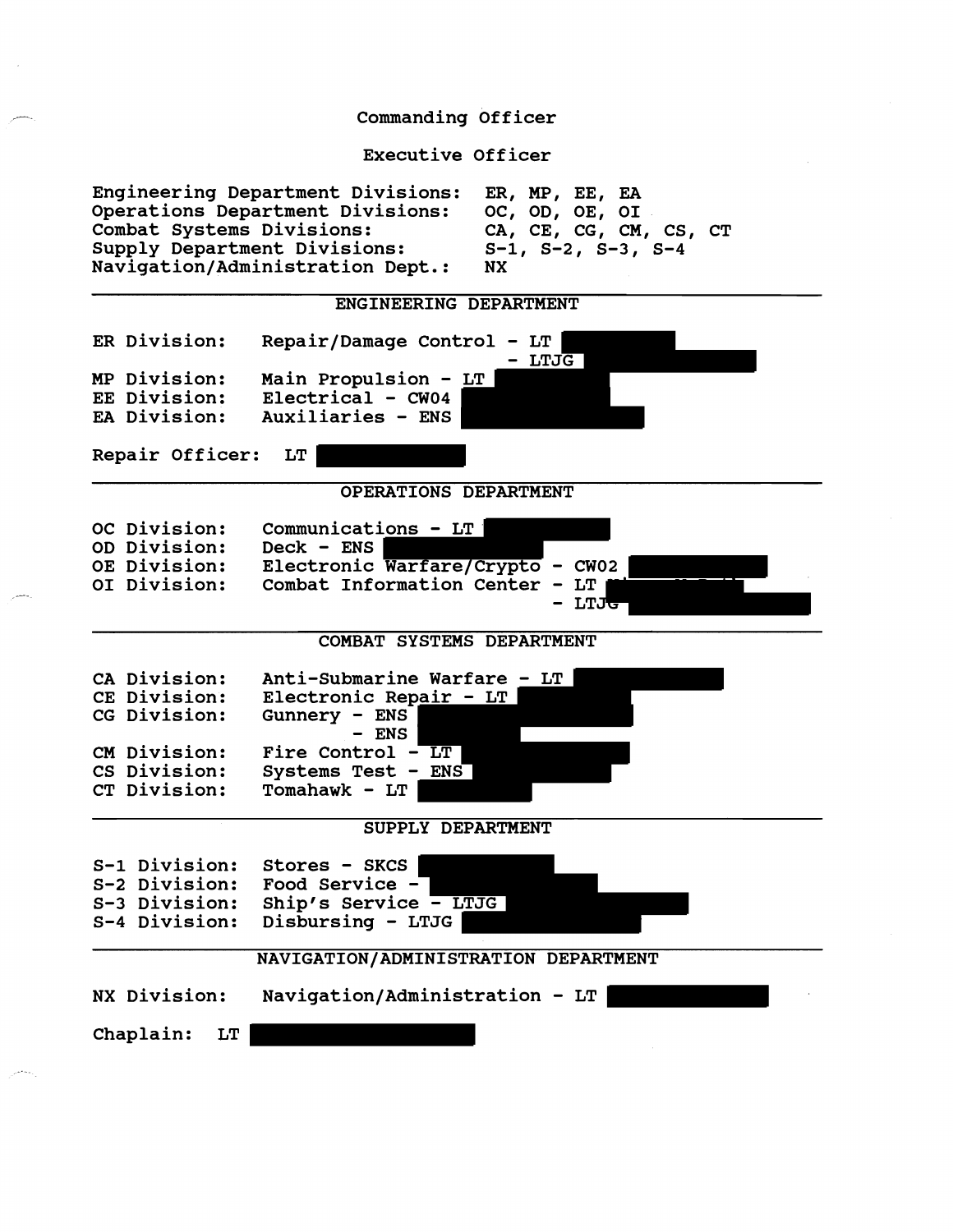# **2. CHRONOLOGY**

| <b>DATES</b>      | <b>EVENT</b>                                                                                                 |
|-------------------|--------------------------------------------------------------------------------------------------------------|
| 23DEC91 - 17JAN92 | "R" Availability.                                                                                            |
| 11 JAN            | Hosted 125 Boy Scouts from Troop 1602 in<br>Mission Viejo for an Eagle Scout Ceremony.                       |
| <b>23 JAN</b>     | Sea Trials.                                                                                                  |
| <b>24 JAN</b>     | Dependent's Cruise for 572 quests.                                                                           |
| <b>28 JAN</b>     | Postal Assist Visit - grade of OUTSTANDING<br>assigned.                                                      |
| 31 JAN-31 JUL     | Deployed to the Western Pacific.                                                                             |
| <b>31 JAN</b>     | Supported CNO Project 521-DT: Testing of ALR-67<br>Radar Warning Receiver.                                   |
| $02 - 05$ FEB     | Supported CNO Special OPS Project 142-1: Fired<br>185 rounds of CHAFF.                                       |
| $10 - 12$ FEB     | COMPTUEX 92-2.                                                                                               |
| <b>12 FEB</b>     | Received COMNAVSURFGRU Long Beach Semi-Annual<br>Surface Ship Safety Award {Second Consecutive<br>Award}.    |
| $24 - 28$ FEB     | ASWEX 92-2J/SHAREM.                                                                                          |
| <b>06 MAR</b>     | PASSEX with FS Jeanne d'Arc off the coast of<br>Honshu, Japan.                                               |
| $07 - 13$ MAR     | Supported Relocatable Over The Horizon Radar<br>(ROTHR) testing in the North Pacific off<br>Hokkaido, Japan. |
| $12 - 13$ MAR     | War at Sea Exercises (WASEXs) against aircraft<br>from the 432 Tactical Fighter Wing, Misawa,<br>Japan.      |
| <b>13 MAR</b>     | PASSEX with JMSDF P-3 Aircraft from COMFAIRWING<br>TWO JMSDF, Misawa.                                        |
| $14 - 17$ MAR     | Port visit to Muroran, Japan.                                                                                |
| $18 - 21$ MAR     | Port visit to Otaru, Japan.                                                                                  |
| $23 - 26$ MAR     | Port visit to Sasebo, Japan.                                                                                 |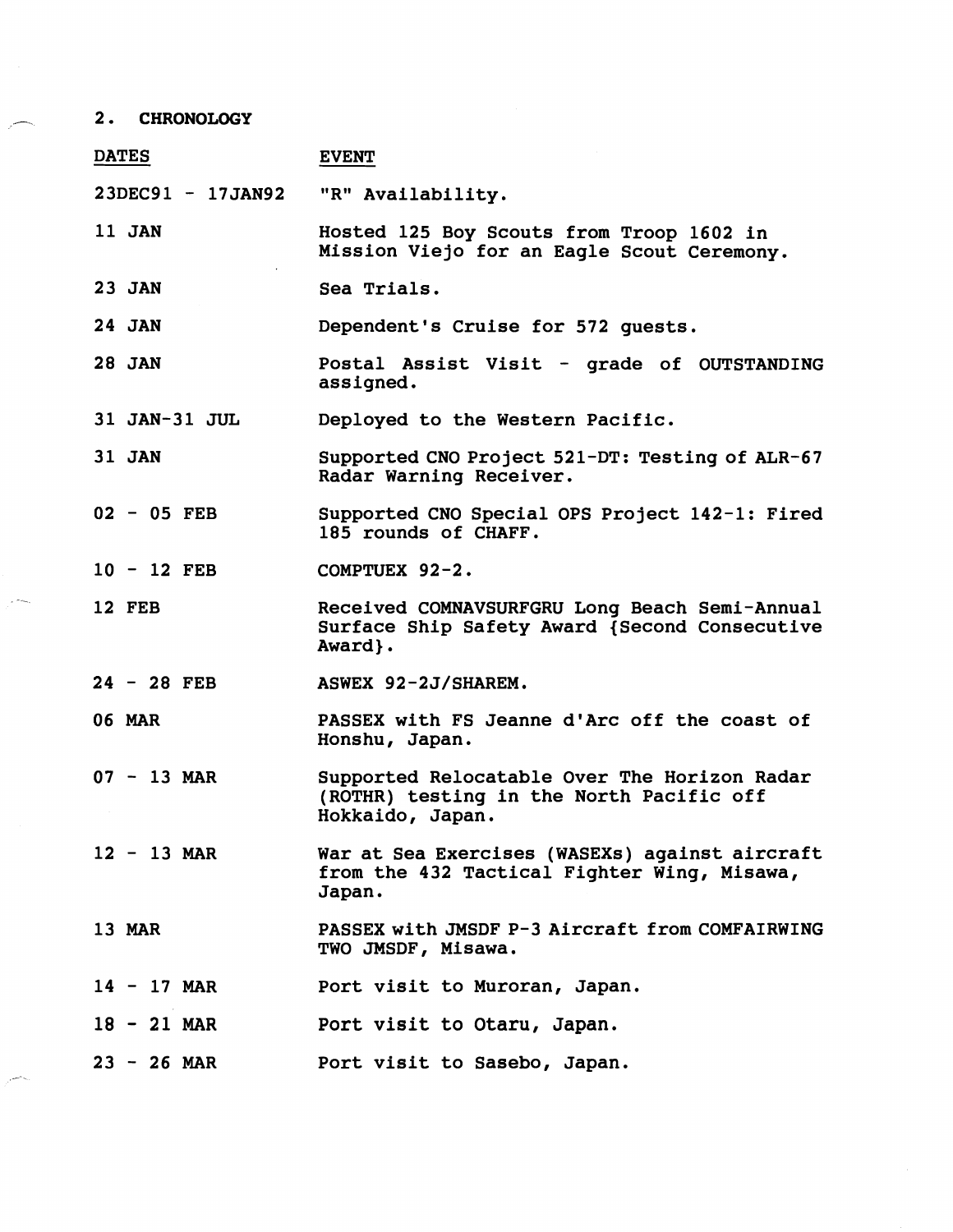| <b>28 MAR</b>        | Freedom of Navigation (FON) Operation in<br>South China Sea.                    |
|----------------------|---------------------------------------------------------------------------------|
| 29 MAR-03 APR        | Port visit to Hong Kong.                                                        |
| 07 APR               | Port visit to Singapore.                                                        |
| $08 - 10$ APR        | MERCUB 92.                                                                      |
| $16 - 19$ APR        | Port visit to Phuket, Thailand.                                                 |
| $20 - 23$ APR        | Port visit to Penang, Malaysia.                                                 |
| 28 APR-09 MAY        | Upkeep in Sembawang, Singapore.                                                 |
| <b>02 MAY</b>        | Hosted visit by H. Lawrence Garrett III,<br>Secretary of the Navy.              |
| 04 MAY               | CAPT Gregory L. Hansen relieved CAPT Robert<br>J. Natter as Commanding Officer. |
| 11 MAY               | Freedom of Navigation (FON) Operation in Gulf<br>of Thailand.                   |
| $12 - 15$ MAY        | Port visit to Pattaya Beach, Thailand.                                          |
| $16 - 24$ MAY        | COBRA GOLD 92.                                                                  |
| <b>20 MAY</b>        | Hosted CTF 76/280, RADM Conley for a visit and<br>ship tour.                    |
| <b>27 MAY-01 JUN</b> | Port visit to Singapore.                                                        |
| $04 - 06$ JUN        | Maritime Action Group (MAG) Operations.                                         |
| $07 - 09$ JUN        | ASWEX 92-1US.                                                                   |
| 14 - 18 JUN          | KINGFISHER 92 Exercise.                                                         |
| <b>27 JUN-02 JUL</b> | Port visit to Townsville, Australia.                                            |
| 02 JUL               | Contributed \$7700 to Navy Relief.                                              |
| $04 - 11$ JUL        | Port visit to Brisbane, Australia.                                              |
| <b>16 JUL</b>        | Port visit to Suva, Fiji.                                                       |
| $23 - 24$ JUL        | Port visit to Pearl Harbor, HI.                                                 |
| $25 - 31$ JUL        | TIGER CRUISE 92 for 63 guests.                                                  |
| $25 - 26$ JUL        | ENCOUNTEREX with COMDESRON 23 and a four ship<br>SAG enroute for deployment.    |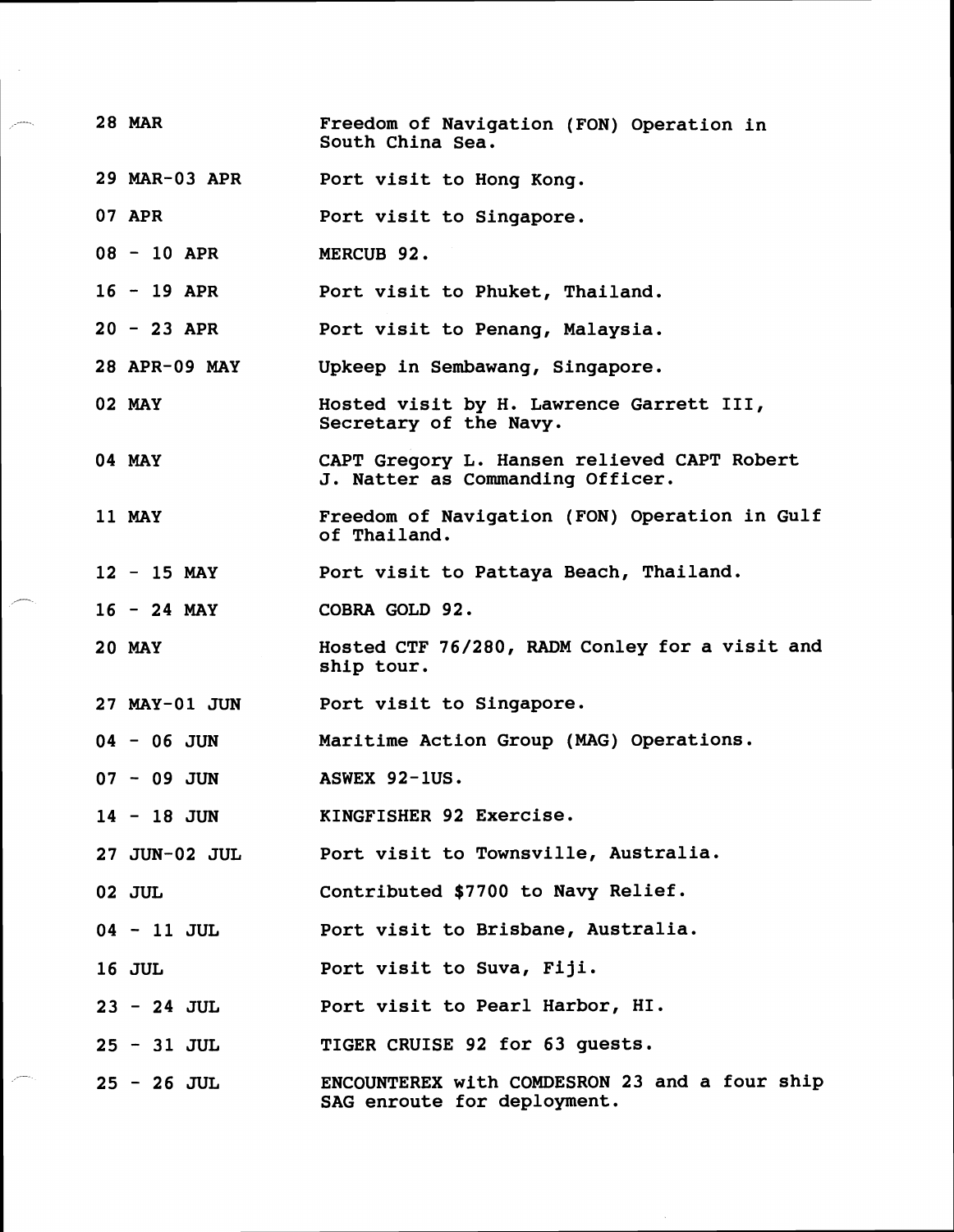|  | 31 JUL        | Returned to Long Beach following a six month<br>deployment.                                                                                      |
|--|---------------|--------------------------------------------------------------------------------------------------------------------------------------------------|
|  | <b>20 AUG</b> | Hosted 40 Midshipmen from UCLA and USC for<br>tours.                                                                                             |
|  | $24 - 28$ AUG | NGFS Team Training - grade of 97% assigned.                                                                                                      |
|  | 29 AUG        | Hosted Congresswomen Beverly Byron,<br>Representative from Maryland and member of the<br>House Armed Services Committee for lunch and a<br>tour. |
|  | 30 AUG-04 SEP | "Host Ship" for the Italian Naval Vessel, San<br>Giorgio (LPD 9892).                                                                             |
|  | 31 AUG-04 SEP | SMA Assist Visit - grade of SATISFACTORY<br>assigned.                                                                                            |
|  | 03 SEP        | Surface Rescue Team Training - grade of<br>SATISFACTORY assigned.                                                                                |
|  | 09 SEP        | NGFS FIREX II - grade of OUTSTANDING assigned.                                                                                                   |
|  | <b>12 SEP</b> | Hosted tours for 30 personnel participating in<br>the Navy Recruiting Delayed Entry Program.                                                     |
|  | 19 SEP        | Hosted tours for 136 personnel from the USS<br>ANTIETAM Association.                                                                             |
|  | 21 SEP-04 DEC | $SRA-3.$                                                                                                                                         |
|  | $21 - 22$ SEP | Supply Management Assessment (SMA) - grade of<br>EXCELLENT assigned. Won Blue "E".                                                               |
|  | $21 - 25$ SEP | FADDCPAC Surprise Disbursing Audit - grade of<br>OUTSTANDING assigned.                                                                           |
|  | $21 - 25$ SEP | TMA Team Course $(K-221-1086)$ - grade of 98.92%<br>assigned.                                                                                    |
|  | 01 OCT        | Nominated as COMCRUDESGRU THREE's finalist for<br>the FY 92 Marjorie Sterett Award.                                                              |
|  | 05 OCT        | Nominated as COMCRUDESGRU THREE's finalist for<br>the FY 92 Ney Award.                                                                           |
|  | 23 OCT        | Awarded the ASW Rooftop Training Excellence<br>Award (ARTE).                                                                                     |
|  | $02 - 06$ NOV | COOPEX 92.                                                                                                                                       |
|  | $19 - 29 NOV$ | Light Off Assessment (LOA).                                                                                                                      |

 $\label{eq:2} \frac{1}{\sqrt{2}}\left(\frac{1}{2}\right)^{2} \left(\frac{1}{2}\right)^{2} \left(\frac{1}{2}\right)^{2}$ 

 $\mathcal{A}^{\mathcal{A}}_{\mathcal{A}}$ 

 $\hat{\boldsymbol{\beta}}$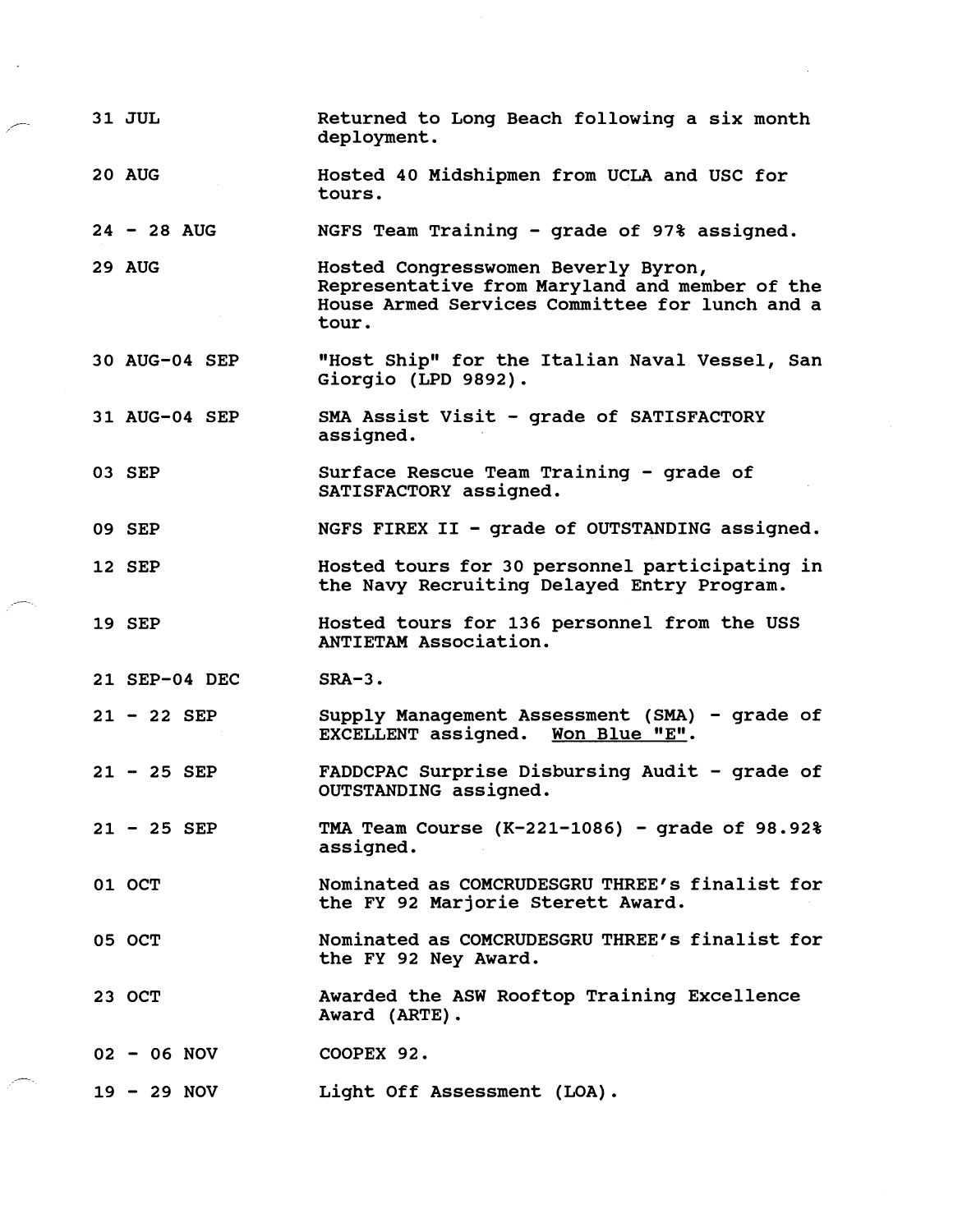| $01 - 02$ DEC | Sea Trials.                                 |
|---------------|---------------------------------------------|
| $07 - 18$ DEC | CART II.                                    |
| <b>15 DEC</b> | Nominated as CNSP NEY finalist              |
| $20 - 31$ DEC | Christmas leave and preparation for INSURV. |

 $\sim 10^{11}$  km  $^{-1}$ 

 $\sim 10^{-11}$ 

 $\sim$ 

 $\mathcal{L}^{\text{max}}_{\text{max}}$ 

 $\overline{\phantom{a}}$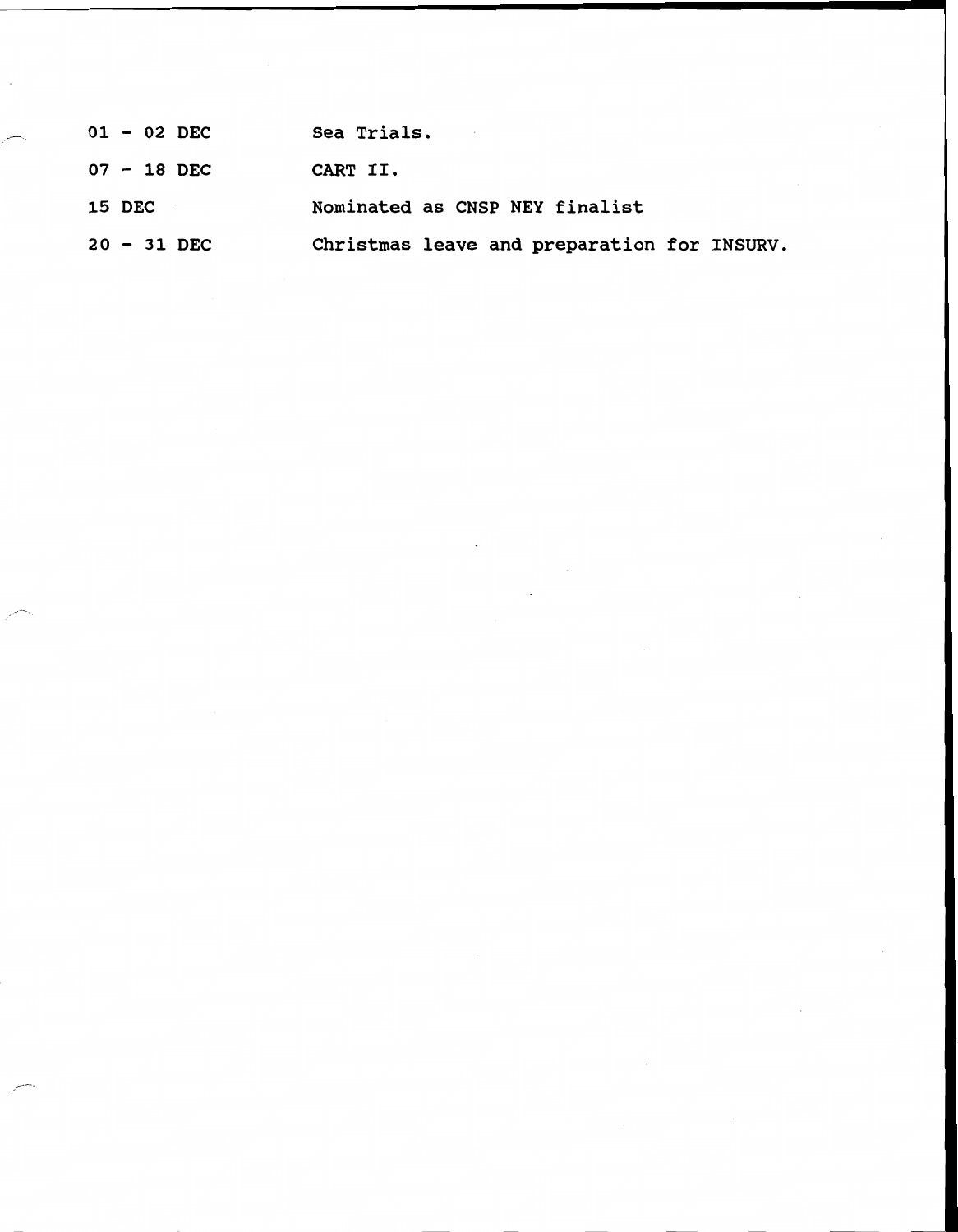### **3.** NARRATIVE

23 DEC-17 JAN 92 "R" Availability

Completed the availability with major refurbishments to the galley, messdecks, scullery, and wardroom pantry.

23 JAN Sea Trials

During the sea trial, ANTIETAM performed engineering/damage control SELEX's, NGFS spotter services, and underway replenishment.

31 JAN-31 JUL Deployed to the Western Pacific

ANTIETAM deployed with TU 35.8.6 including COMSURFRON ONE, USS ENGLAND (CG-22), USS WADSWORTH (FFG-9), and USS JOHN A MOORE (FFG-She served as ASUWC, alternate EWC, and LEC for the task unit.

<sup>10</sup>- 12 FEB COMPTUEX 92-2

While serving as ASUWC and LEC for **TU** 35.8.6, ANTIETAM successfully completed COMPTUEX 92-2. During the exercise, she conducted two successful missile firings with numerical grades of 100% assigned to both.

### ,-- 24 - 28 FEB ASWEX 92-2J/SHAREM

ANTIETAM participated in ASWEX 92-2J/SHAREM with five USN ships/subs and six JMSDF ships/subs off southern Japan. She ships/subs and six JMSDF ships/subs off southern Japan. coordinated the operations of eleven USN and JMSDF helos as HEC.

<sup>14</sup>- 26 MAR Port Visits

ANTIETAM visited three ports during this period. She was the first USN ship to visit Muroran, Japan since 1987. A luncheon was hosted for city officials and 2722 Muroran citizens (about 2% of the She also hosted a VIP tour and luncheon at Otaru, Japan. Tours were provided for 3117 Otaru citizens during the two day visit. A special dinner was held for city officials and COMFLEACT, Sasebo during the three day visit at Sasebo.

### 29 MAR-07 APR Port Visits

The ship received praise from the Consul General in Hong Kong due to the crew's superb conduct during their stay. During a one-day port call to Singapore, ANTIETAM hosted 40 members of the Royal Singapore Navy and Air Force for tours.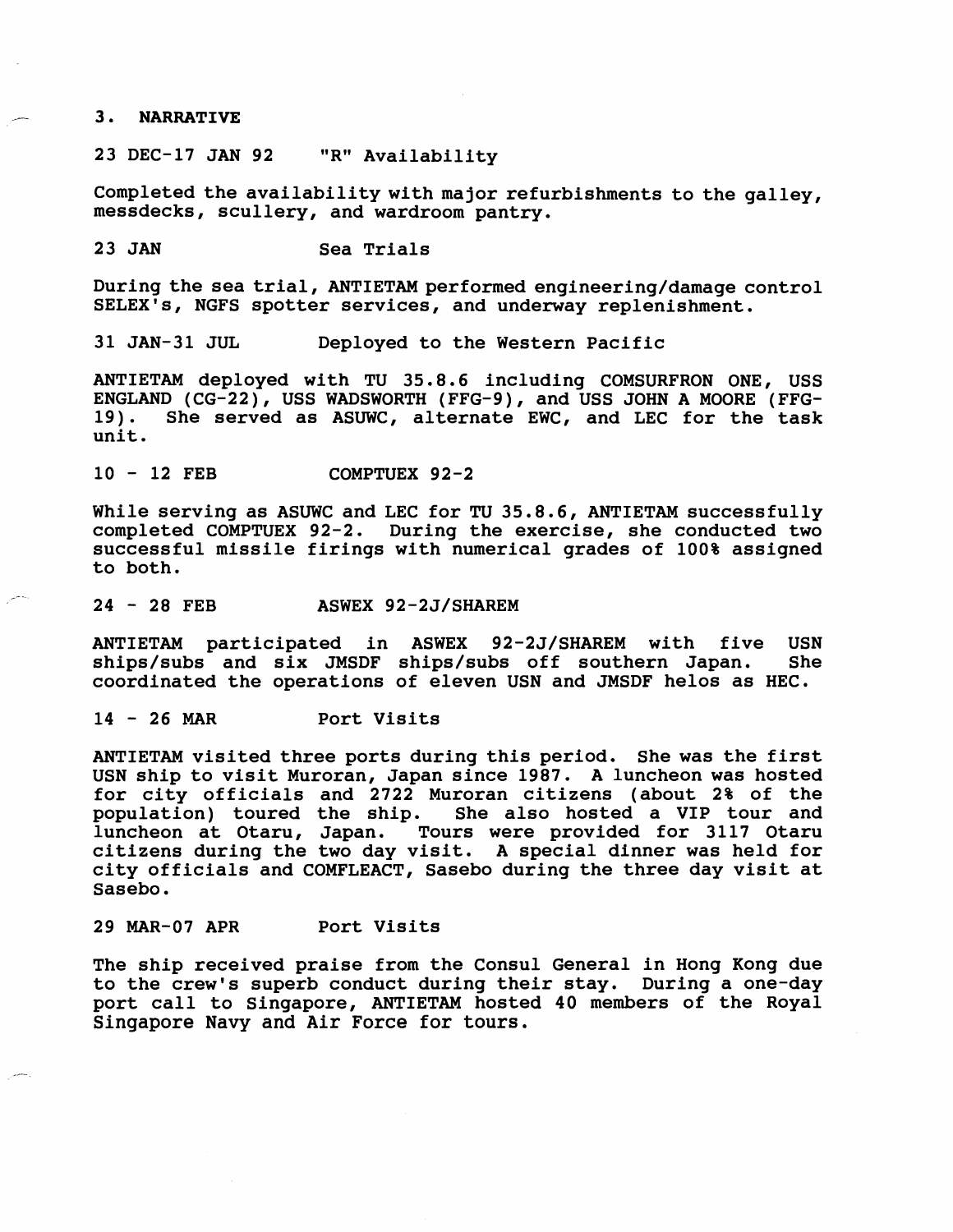**<sup>08</sup>**- **10 APR MERCUB 92** 

**ANTIETAM served as ASWC, HEC, alternate ASUWC, alternate Screen Commander, and Blue Force SAU Commander during MERCUB 92. This exercise improved operability between USN and Royal Singapore Navy and Air Forces.** 

**<sup>12</sup>**- **15 MAY Port Visit** 

**During a port visit to Pattaya Beach, Thailand, ANTIETAM delivered Project Handclasp material and hosted a picnic for the Banglamung Boy's Home in North Pattaya. VADM Prombutr, Commandant Sattahip Naval Base toured the ship on May 14.** 

**<sup>16</sup>**- **24 MAY COBRA GOLD 92** 

**COBRA GOLD 92 was a multiple USN and Royal Thai air and naval forces exercise. ANTIETAM served as AAWC, ASUWC, FOTC, LEC, ALT ASWC, ALT EWC, AND ALT Screen for Task Force 280 during the event.** 

**<sup>04</sup>**- **06 JUN Maratime Action Group (MAG) Operations** 

**ANTIETAM participated in PACFLT's first and highly successful MAG operations with COMDESRON THREE ONE, USS FLETCHER, USS RUEBEN JAMES, and a US SSN in the South China Sea.** 

**<sup>07</sup>**- **09 JUN ASWEX 92-1US** 

 $\overline{a}$ 

**ANTIETAM served as AAWC and Link Coordinator for ASWEX 92-lUS, which was a significant ASW exercise with USS ENGLAND, COMDESRON THREE ONE, and three DESRON THREE ONE ships.** 

**<sup>14</sup>**- **18 JUN KINGFISHER 92 Exercise** 

**KINGFISHER 92 was an exercise with the Royal Brunei Navy (RBN). ANTIETAM served as the Blue Forces SAG commander for the exercise. During the inport phase, she hosted a VIP luncheon and tours for the CNO and senior officers of the RBN.** 

**<sup>20</sup>**- **27 JUN Transit to Townsville, Australia** 

**ANTIETAM professionally navigated the challenging transit from South China to Townsville, Australia via the Sulu Sea, Celebes Sea, Molucca Sea, Ceram Sea, Banda Sea, Arafura Sea, and the Great Barrier Reef. She steamed at 30 kts for over 18 hours, conducted a 150 NM LAMPS MK I11 flight, and successfully delivered a MEDIVAC patient to a hospital in Darwin, Australia for emergency appendicitis surgery.**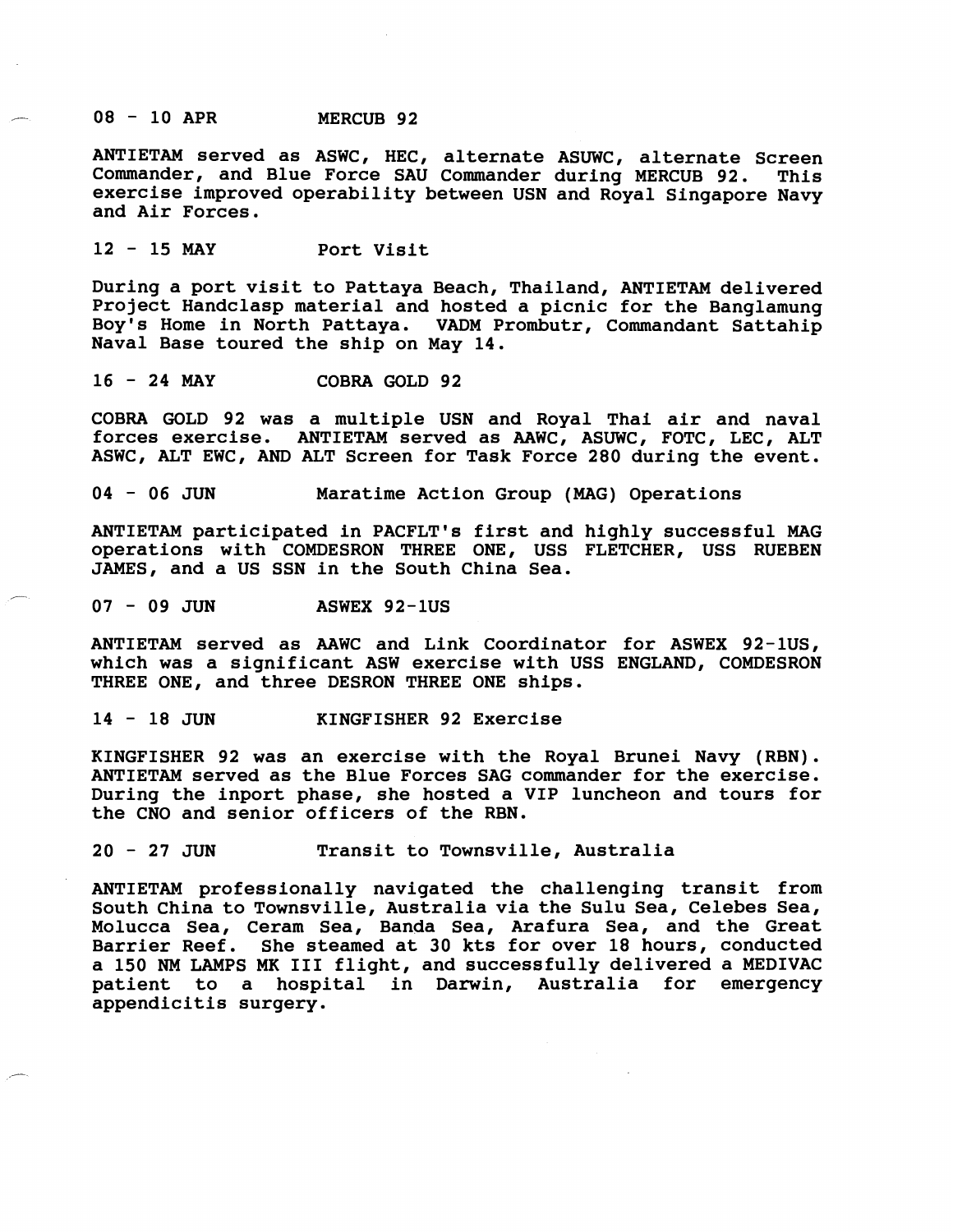-. **27 JUN-24 JUL Port Visits** 

**The ship visited four ports during this period. In Townsville, Australia, ANTIETAM hosted 913 residents. She hosted 2578 guests in Brisbane, Australia and entertained 70 VIP and local dignitaries for a joint reception with USS ENGLAND. ANTIETAM conducted the first port visit by a US Navy ship to Suva Fiji in five years. There was a luncheon for Fijian Military Officers and tours for over 2021 residents including Brigadier General Ganilu, Commander of the Fijian Military Forces (FMF). The final port call was Pearl Harbor, HI where 63 family members and guests boarded for TIGER CRUISE 92. These individuals participated in almost every aspect of ANTIETAM life, from steering the ship to manning General Quarters.** 

**21 SEP-04 DEC SRA-3** 

SRA-3 was conducted at Long Beach Naval Shipyard. ANTIETAM **received AEGIS Power Modifications, JOTS 11, and JTIDS. A HALON shipalt was completed significantly improving ship safety, the CHT System was overhauled, and numerous other repairs/upgrades were made in the Engineering Department. Throughout the ship, Interior**  spaces were painted and decks were re-finished by ship's force to **ready ANTIETAM for 1993.** 

**<sup>07</sup>**- **18 DEC CART I1** /-

**CART I1 was an assessment of the ship's combat readiness. It encompassed an ASIR Tech Assist, a Cruise Missile Assessment, ARE, NWAT, A Career Counselors Assist, and a review of the DAPA, NAVOSH, Legal Affairs, MWR, and Industrial Hygiene programs.**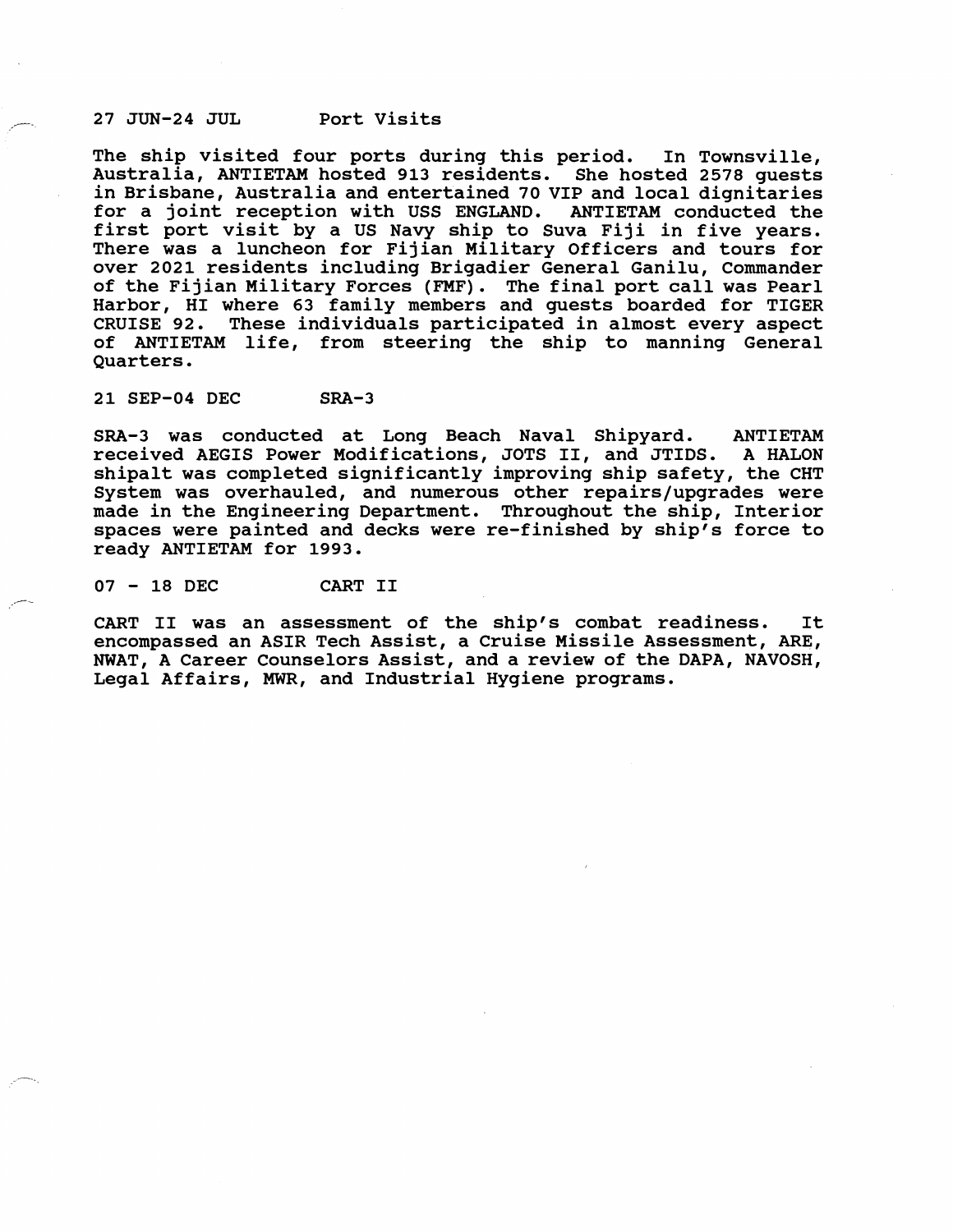# **USS RNTIETRN**

# AND **DEPLOYMENT**

**1991** - **1992** 



-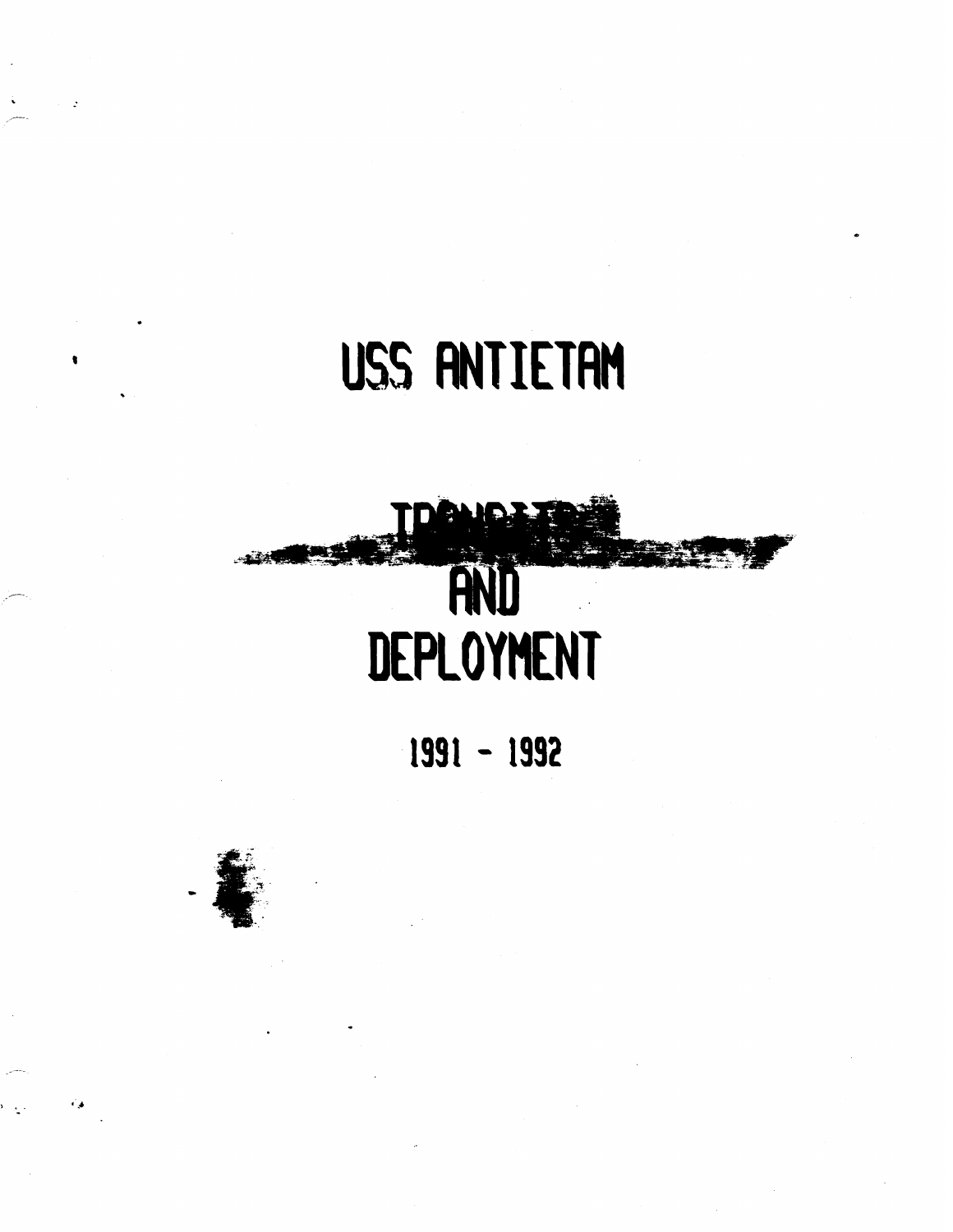

MISSOURI<br>| BATTLE GROUP<br>| PACIFIC NORTHAEST<br>| OPERATIONS 24 JUL 91 - 21 RUG 91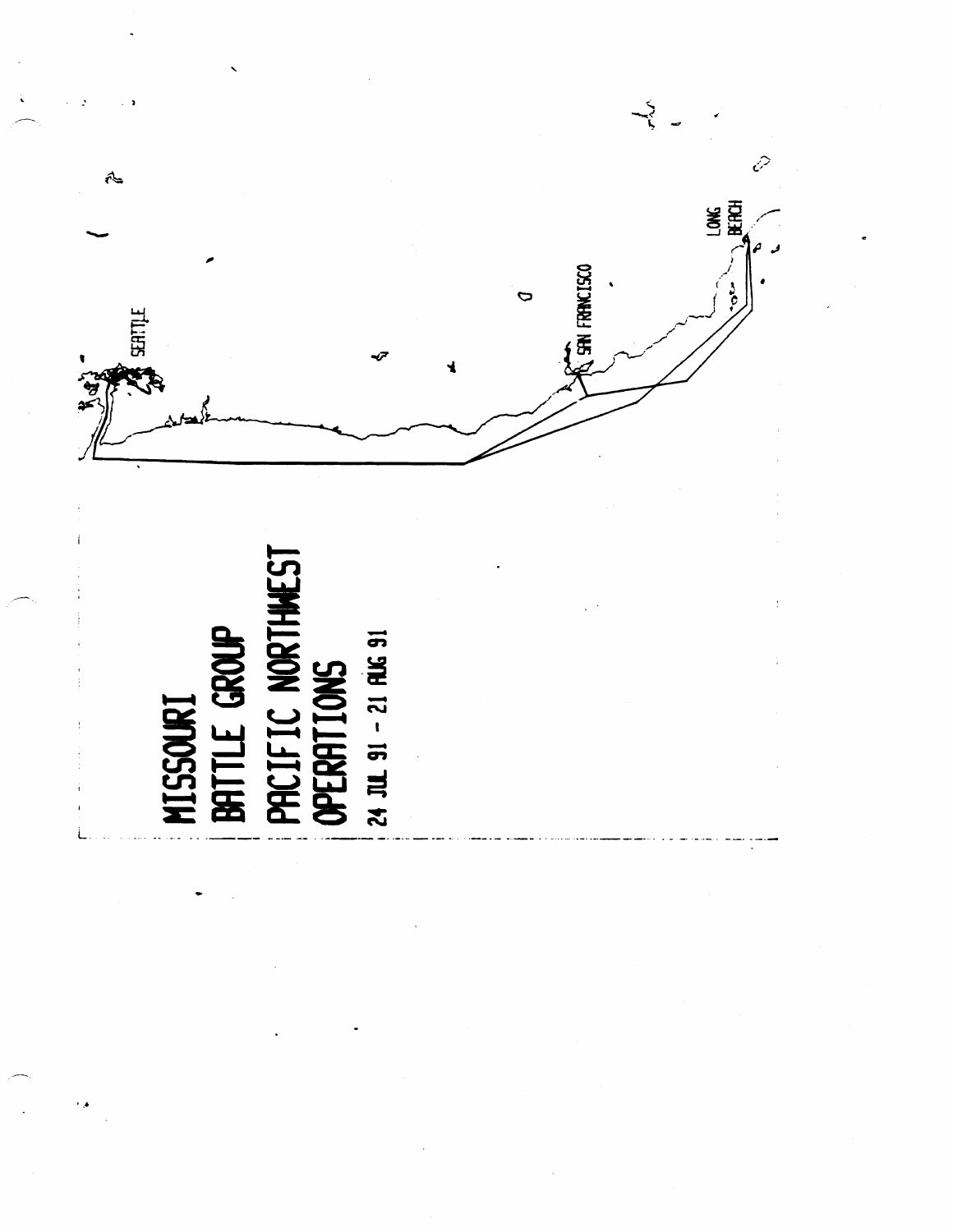

HESTPRE DEPLOYMENT<br>31 JHN - 31 JUL 92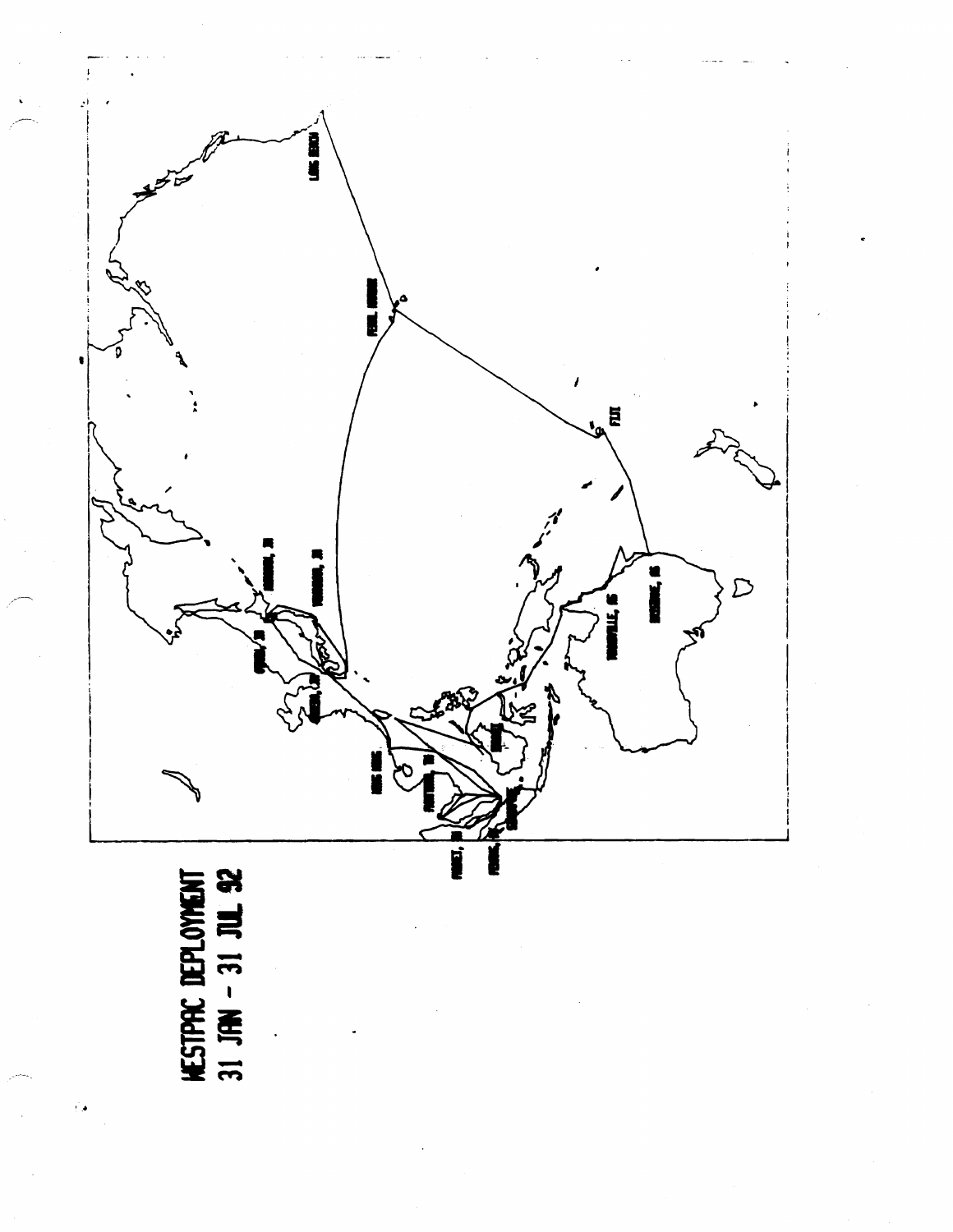# HESTPRE DEPLOYMENT<br>MAJOR BI-LATEURAL<br>EXERCISES